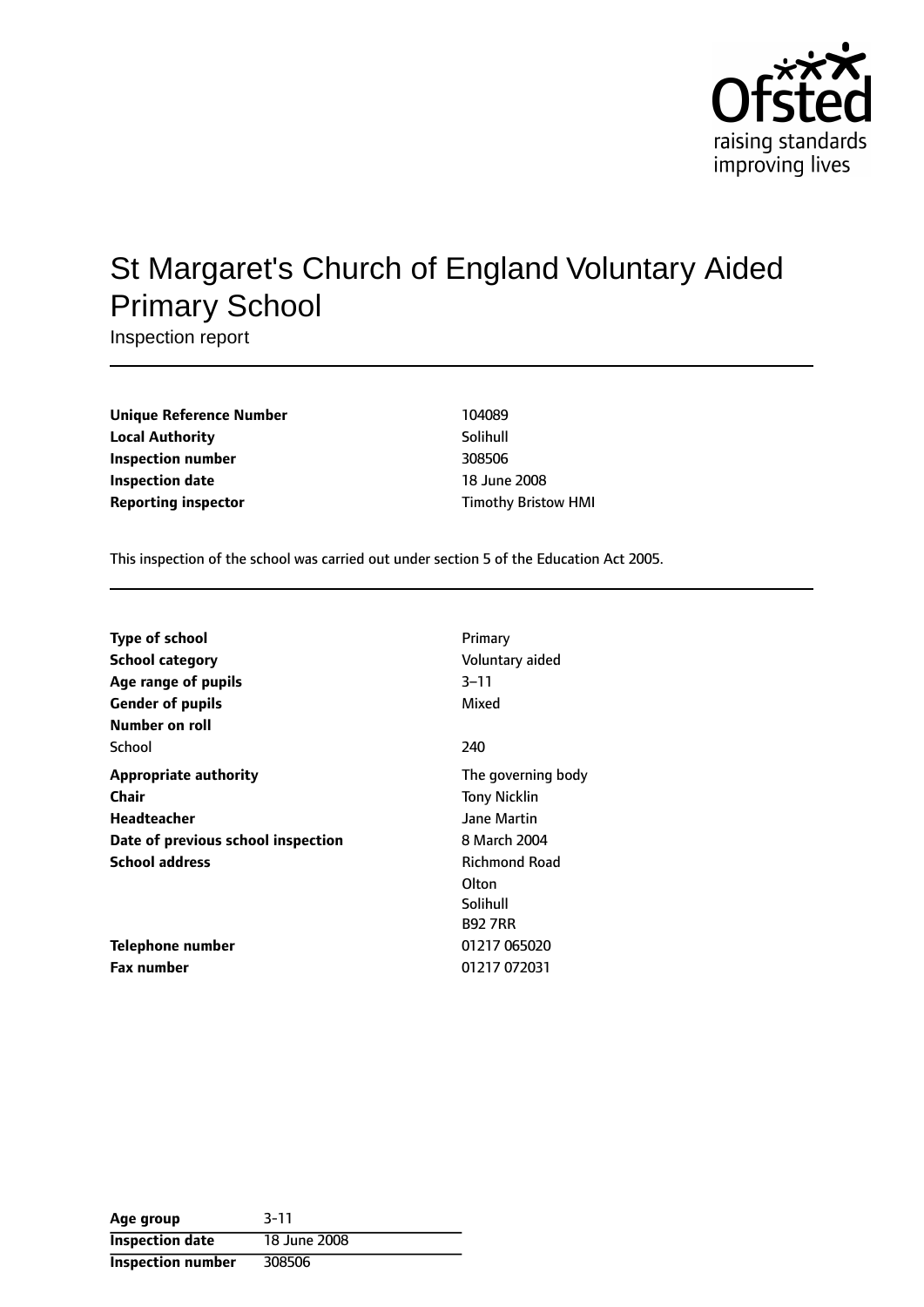© Crown copyright 2008

.

#### Website: www.ofsted.gov.uk

This document may be reproduced in whole or in part for non-commercial educational purposes, provided that the information quoted is reproduced without adaptation and the source and date of publication are stated.

Further copies of this report are obtainable from the school. Under the Education Act 2005, the school must provide a copy of this report free of charge to certain categories of people. A charge not exceeding the full cost of reproduction may be made for any other copies supplied.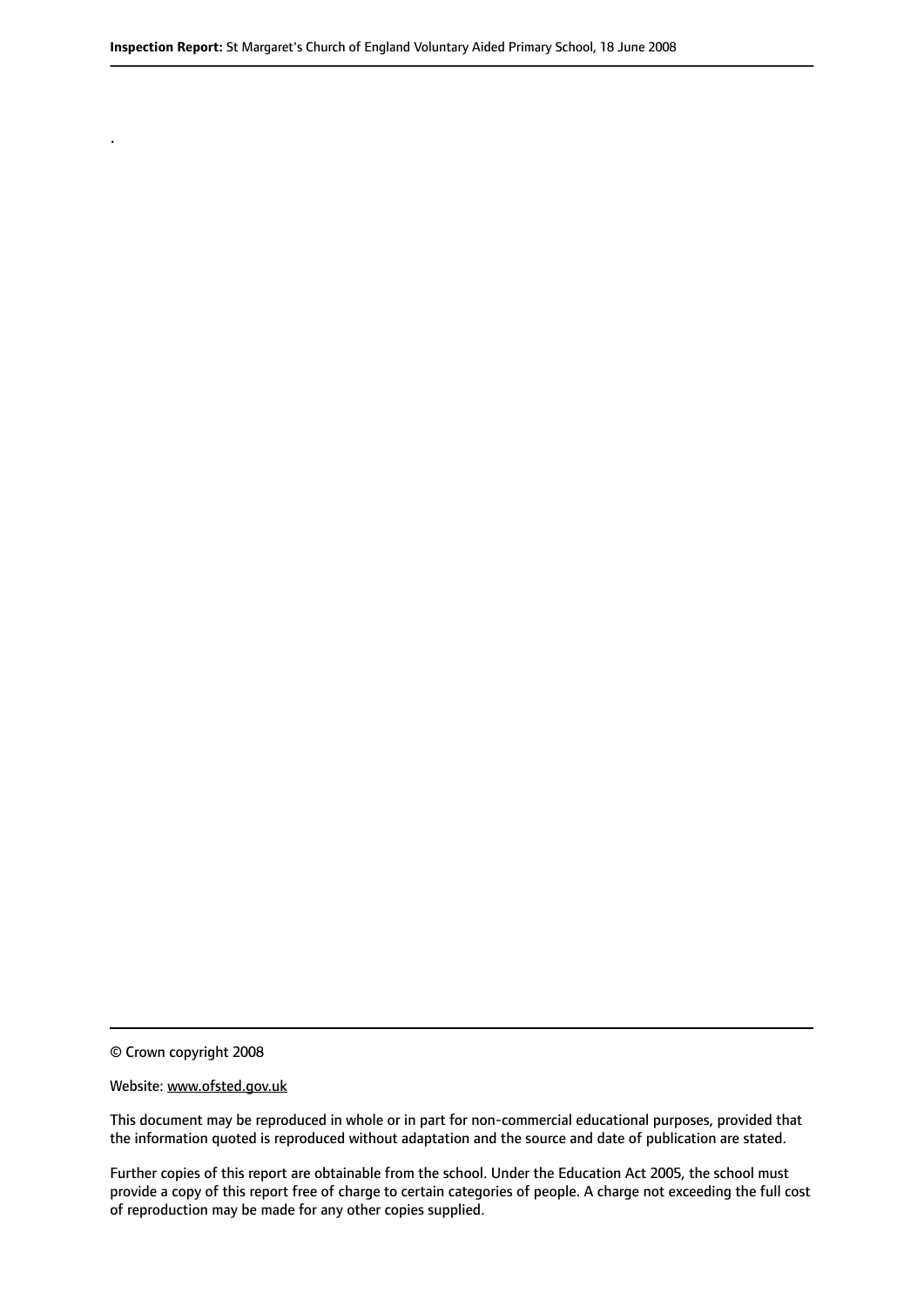# **Introduction**

The inspection was carried out by one of Her Majesty's Inspectors. The inspector evaluated the overall effectiveness of the school and investigated the following issues: the quality of teaching, the curriculum, the progress made by pupils, the quality of care, guidance and support, and pupils' personal development and well-being, gathering evidence from discussions with the headteacher, senior staff, governors, parents, pupils, and from the parental questionnaires. Lessons were observed, the relevant school documents were scrutinised and samples of pupils' current and previous work were examined. Other aspects of the school's work were not investigated in detail, but the inspector found no evidence to suggest that the school's own assessments, as given in its self-evaluation form, were not justified, and these have been included where appropriate in this report.

### **Description of the school**

St Margaret's Church of England Voluntary Aided Primary School is larger than average. The proportions of pupils from minority ethnic groups and those who speak English as an additional language are below average. The proportions of pupils who are eligible for free school meals and those who have learning difficulties and/or disabilities are below average. Pupils benefit from 'Kidzone' that provides extended services before and after normal school hours.

### **Key for inspection grades**

| Outstanding  |
|--------------|
| Good         |
| Satisfactory |
| Inadequate   |
|              |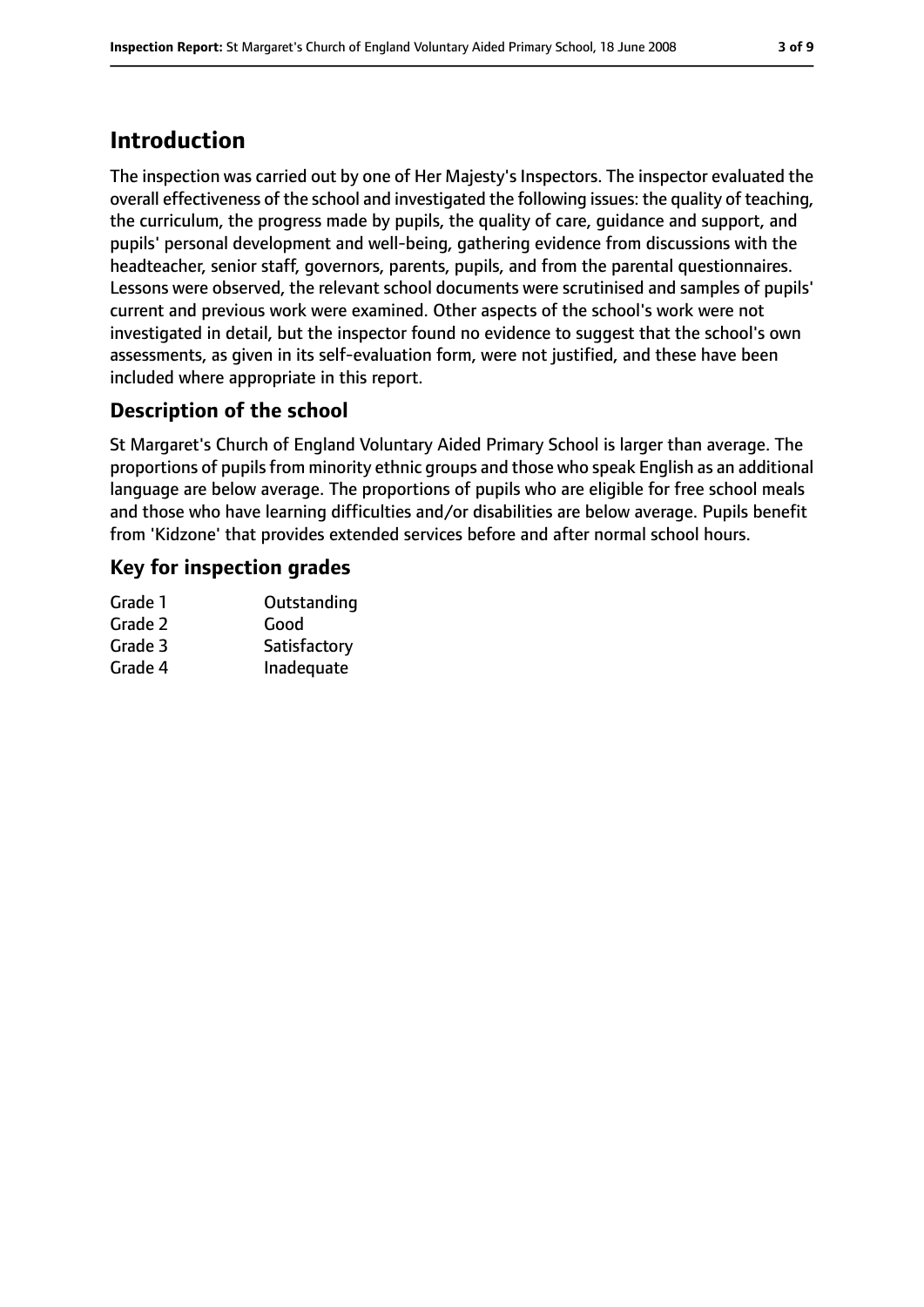# **Overall effectiveness of the school**

#### **Grade: 2**

St Margaret's Church of England Voluntary Aided Primary is a good school with some outstanding features. The outstanding leadership of the headteacher, combined with excellent procedures for checking the work of the school, has led to rapid improvements in provision in recent years. Pupils' personal development and well-being are outstanding. Outstanding spiritual, moral, cultural and social development and enjoyment of school underpin their excellent behaviour. These are nurtured by excellent care, guidance and support and a good curriculum.

Pupils' achievement is good and standards are above average. By Year 2, the national test results for 2007 show that standards have risen considerably in recent years. Pupils make good progress in Key Stage 2. In mathematics in 2007, and in most years, results are exceptionally high. The proportion of pupils who attain the higher level in English, mathematics and science is above average. Pupils who have moderate learning difficulties with English and mathematics, as well as those who have more specific difficulties, make good and often better progress than their peers.

Pupils thoroughly enjoy coming to school and talk with great enthusiasm about their lessons and the many enriching activities they take part in. As one pupil reported, summing up the views of most others, 'It is a great school and a great place to learn.' Consequently, attendance rates are above average. The school takes great care to foster pupils' spiritual, moral and social education. In Collective Worship, there is a wonderful sense of belonging to part of a large and caring family in which all are respected. Most pupils demonstrate excellent attitudes to learning. They are very polite and friendly to each other and to visitors to the school. Pupils have a responsible attitude to their own safety. They report that incidents of bullying are very rare and they talk confidently about how to get help if they need it. Pupils' development of a healthy lifestyle is good, supported by the many opportunities offered by the school for physical activity. Pupils make a good contribution to the school community, for example by organising fund raising activities for the charities they have decided to support. Pupils' good basic skills and their outstanding behaviour mean they are well prepared for the next stage of their education and future lives.

Teaching is good overall. Lessons are well structured and care is taken to ensure that pupils understand the purpose of their work. Relationships between adults and pupils are very good. Teachers make good use of assessment information to pitch work at the correct level for most pupils. The curriculum offers pupils a very strong Christian ethos whilst showing great respect for other religions that underpins their excellent spiritual, moral, social and cultural development. Many enriching opportunities and school clubs, in which most pupils participate, contribute to the great enjoyment pupils experience from their time in school. For example, Year 6 pupils recall with very great enthusiasm the recent residential visit in which they all participated. There are satisfactory links between subjects so that in some lessons, pupils have the opportunity to practise the skills they have learnt in English and mathematics lessons.

Pupils and parents greatly appreciate the extremely caring and nurturing ethos of the school. As one parent reported, 'As a parent, there is nothing more in the world I could wish for than to have happy thriving children, and St Margaret's plays a huge part in that!' The school provides outstanding support for pupils with learning difficulties and/or disabilities, creating excellent partnerships with outside agencies and parents. Procedures for health and safety and child protection are rigorously applied. The academic care, guidance and support given to pupils are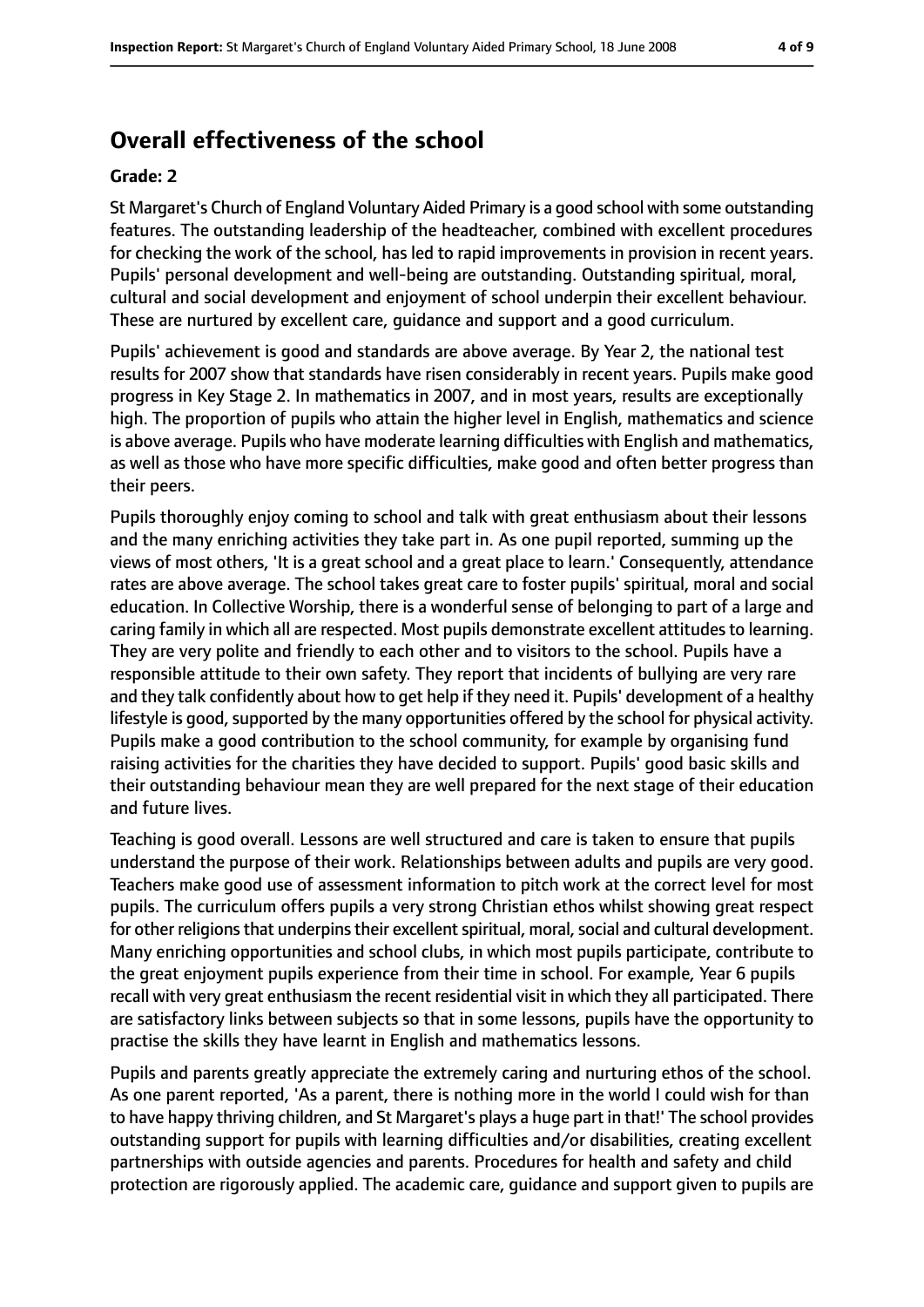good. Good marking and the personal targets pupils have ensure that they know the steps they need to take to improve their work.

Based on an extremely accurate evaluation of the school's strengths and weaknesses, the excellent school improvement plan gives clear direction for school development. This has ensured that improvements have been rapid and consistently applied, including, for example, the considerable rise in standards at Key Stage 1. Consequently, the school has demonstrated that it has outstanding capacity for future improvement. Other leaders in school demonstrate that they make a very effective contribution to the work of the school. Governors are knowledgeable and supportive. They have taken full advantage of training so that they are well prepared to hold the school to account for its work. The overwhelming majority of parents support and trust the work of the school.

### **Effectiveness of the Foundation Stage**

#### **Grade: 3**

The Foundation Stage has experienced considerable upheaval recently because of a number of staff changes and the opening this term of the new Nursery classroom. Most children enter the Nursery with skills that are above those normally expected for their age. They make satisfactory progress and the proportion of children that reach the expected goals for learning at the end of Reception is above average. The Foundation Stage classrooms provide a caring environment in which children are happy and confident to engage with the activities they enjoy. Strong leadership is ensuring rapid improvements to teaching and learning and the curriculum, which are satisfactory. However, the links between teaching and the curriculum in the Nursery and Reception classes are not established well enough to ensure that children make as much progress as they should.

#### **What the school should do to improve further**

■ Improve the provision in the Foundation Stage by establishing closer links between the Nursery and Reception classes.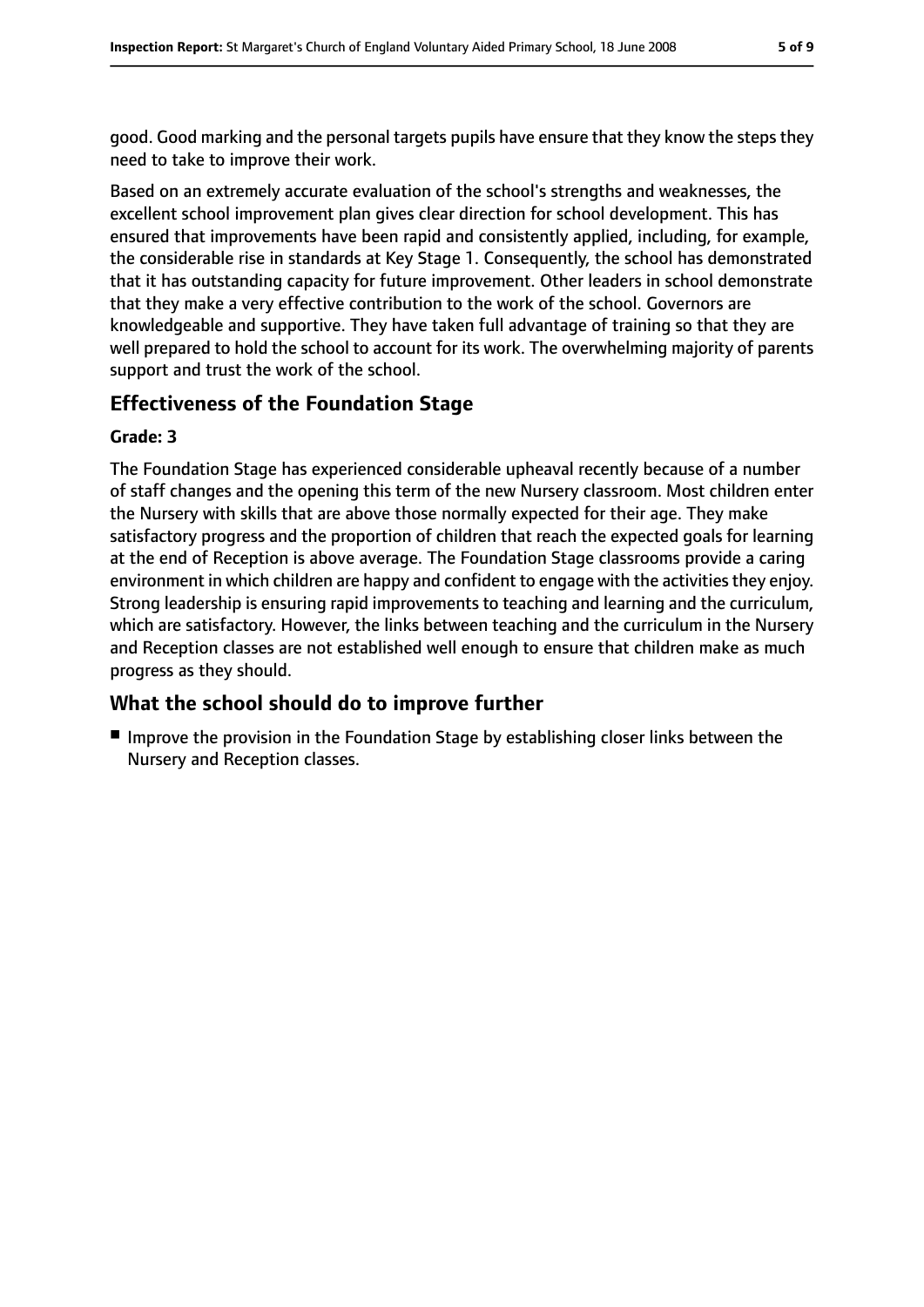**Any complaints about the inspection or the report should be made following the procedures set out in the guidance 'Complaints about school inspection', which is available from Ofsted's website: www.ofsted.gov.uk.**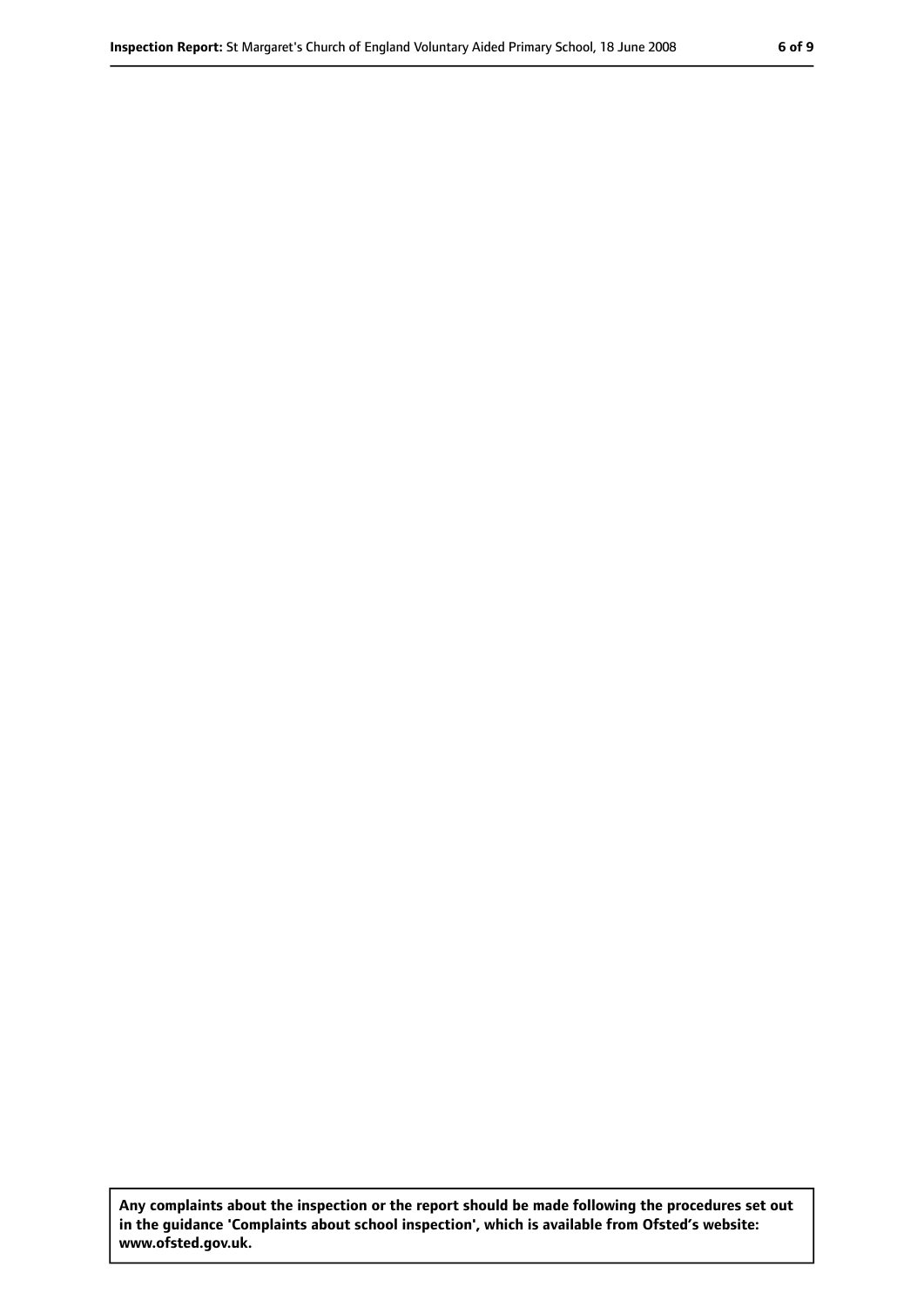# **Inspection judgements**

| $\degree$ Key to judgements: grade 1 is outstanding, grade 2 good, grade 3 satisfactory, and | School         |
|----------------------------------------------------------------------------------------------|----------------|
| arade 4 inadequate                                                                           | <b>Overall</b> |

### **Overall effectiveness**

| How effective, efficient and inclusive is the provision of education, integrated<br>care and any extended services in meeting the needs of learners? |     |
|------------------------------------------------------------------------------------------------------------------------------------------------------|-----|
| Effective steps have been taken to promote improvement since the last<br>inspection                                                                  | Yes |
| How well does the school work in partnership with others to promote learners'<br>well-being?                                                         |     |
| The effectiveness of the Foundation Stage                                                                                                            |     |
| The capacity to make any necessary improvements                                                                                                      |     |

#### **Achievement and standards**

| How well do learners achieve?                                                                               |  |
|-------------------------------------------------------------------------------------------------------------|--|
| The standards <sup>1</sup> reached by learners                                                              |  |
| How well learners make progress, taking account of any significant variations between<br>groups of learners |  |
| How well learners with learning difficulties and disabilities make progress                                 |  |

### **Personal development and well-being**

| How good is the overall personal development and well-being of the<br>learners?                                  |  |
|------------------------------------------------------------------------------------------------------------------|--|
| The extent of learners' spiritual, moral, social and cultural development                                        |  |
| The extent to which learners adopt healthy lifestyles                                                            |  |
| The extent to which learners adopt safe practices                                                                |  |
| How well learners enjoy their education                                                                          |  |
| The attendance of learners                                                                                       |  |
| The behaviour of learners                                                                                        |  |
| The extent to which learners make a positive contribution to the community                                       |  |
| How well learners develop workplace and other skills that will contribute to<br>their future economic well-being |  |

#### **The quality of provision**

| How effective are teaching and learning in meeting the full range of the<br>learners' needs?          |  |
|-------------------------------------------------------------------------------------------------------|--|
| How well do the curriculum and other activities meet the range of needs<br>and interests of learners? |  |
| How well are learners cared for, quided and supported?                                                |  |

#### **Annex A**

 $^1$  Grade 1 - Exceptionally and consistently high; Grade 2 - Generally above average with none significantly below average; Grade 3 - Broadly average to below average; Grade 4 - Exceptionally low.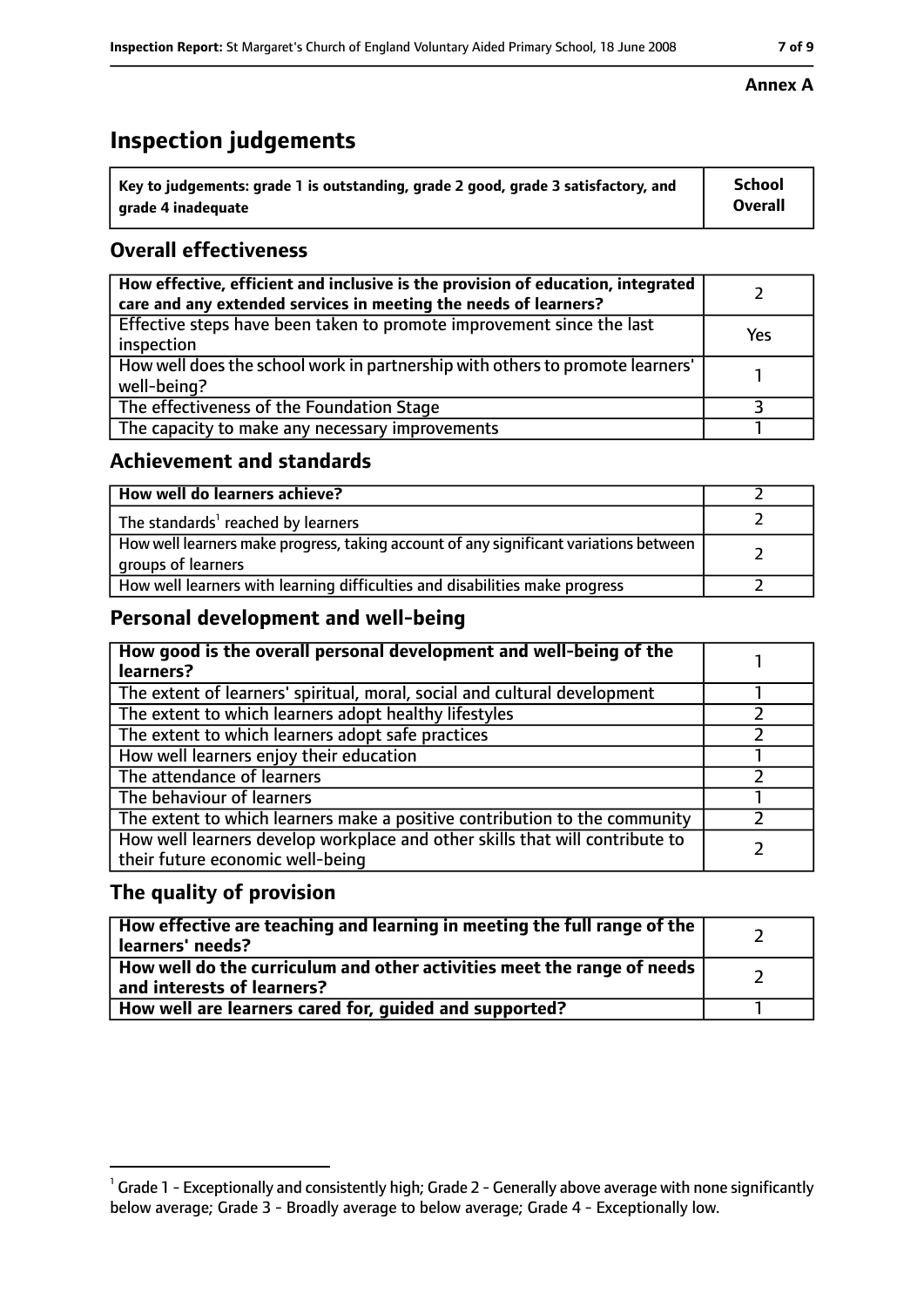#### **Annex A**

# **Leadership and management**

| How effective are leadership and management in raising achievement<br>and supporting all learners?                                              |     |
|-------------------------------------------------------------------------------------------------------------------------------------------------|-----|
| How effectively leaders and managers at all levels set clear direction leading<br>to improvement and promote high quality of care and education |     |
| How effectively leaders and managers use challenging targets to raise standards                                                                 |     |
| The effectiveness of the school's self-evaluation                                                                                               |     |
| How well equality of opportunity is promoted and discrimination tackled so<br>that all learners achieve as well as they can                     |     |
| How effectively and efficiently resources, including staff, are deployed to<br>achieve value for money                                          |     |
| The extent to which governors and other supervisory boards discharge their<br>responsibilities                                                  |     |
| Do procedures for safequarding learners meet current government<br>requirements?                                                                | Yes |
| Does this school require special measures?                                                                                                      | No  |
| Does this school require a notice to improve?                                                                                                   | No  |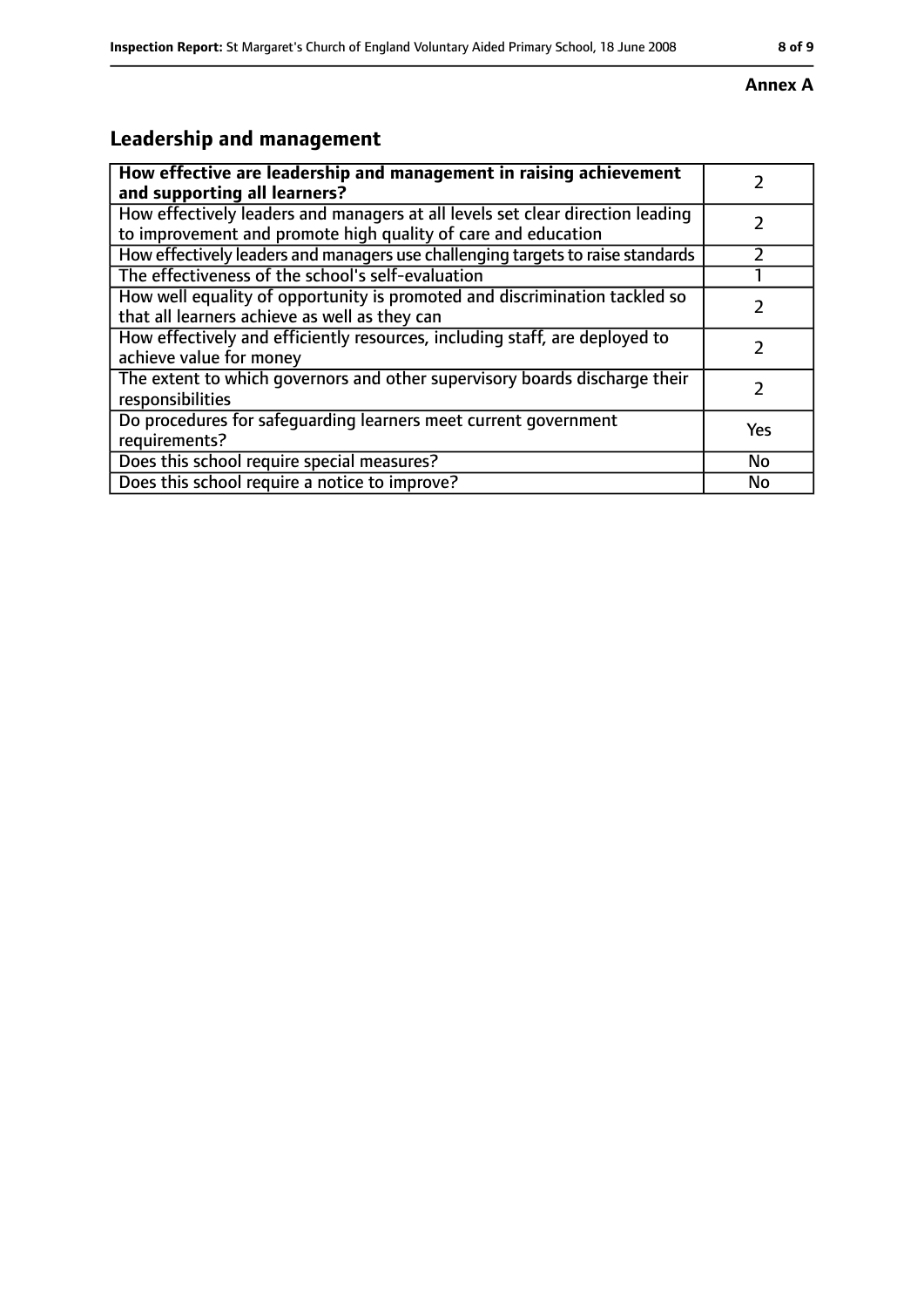#### **Annex B**

## **Text from letter to pupils explaining the findings of the inspection**

19 June 2008

#### Dear Children

Inspection of St Margaret's Church of England Voluntary Aided Primary School, Olton, B92 7RR

Thank you for the help you gave me when I visited yourschool. You made me feel very welcome. If you remember, I came to look at the work that you were doing and to talk to you and your teachers. I enjoyed meeting you and thought that the behaviour of most of you was outstanding.

You were extremely friendly and polite. You are very kind and caring towards each other. You were excellent ambassadors for the school. I was pleased to find out that you all enjoy school so much. You were very enthusiastic about your lessons and clearly enjoy the relationship you have with the adults in school. I know that you work hard and do well in your lessons. This means that you reach standards that are above the levels typically found in other schools.

Having examined all the evidence I decided that you go to a good school with some outstanding features. Your excellent headteacher and the school governors have worked very hard to give you a good education. Your teachers and teaching assistants take excellent care of you so that even those of you who find some lessons difficult are doing well. I also think there is something that the school could do better.

■ Make sure the Nursery and Reception classes work more closely together.

You already make a super contribution to the life of the school and I hope that you continue to do so.

Yours sincerely

Tim Bristow Her Majesty's Inspector